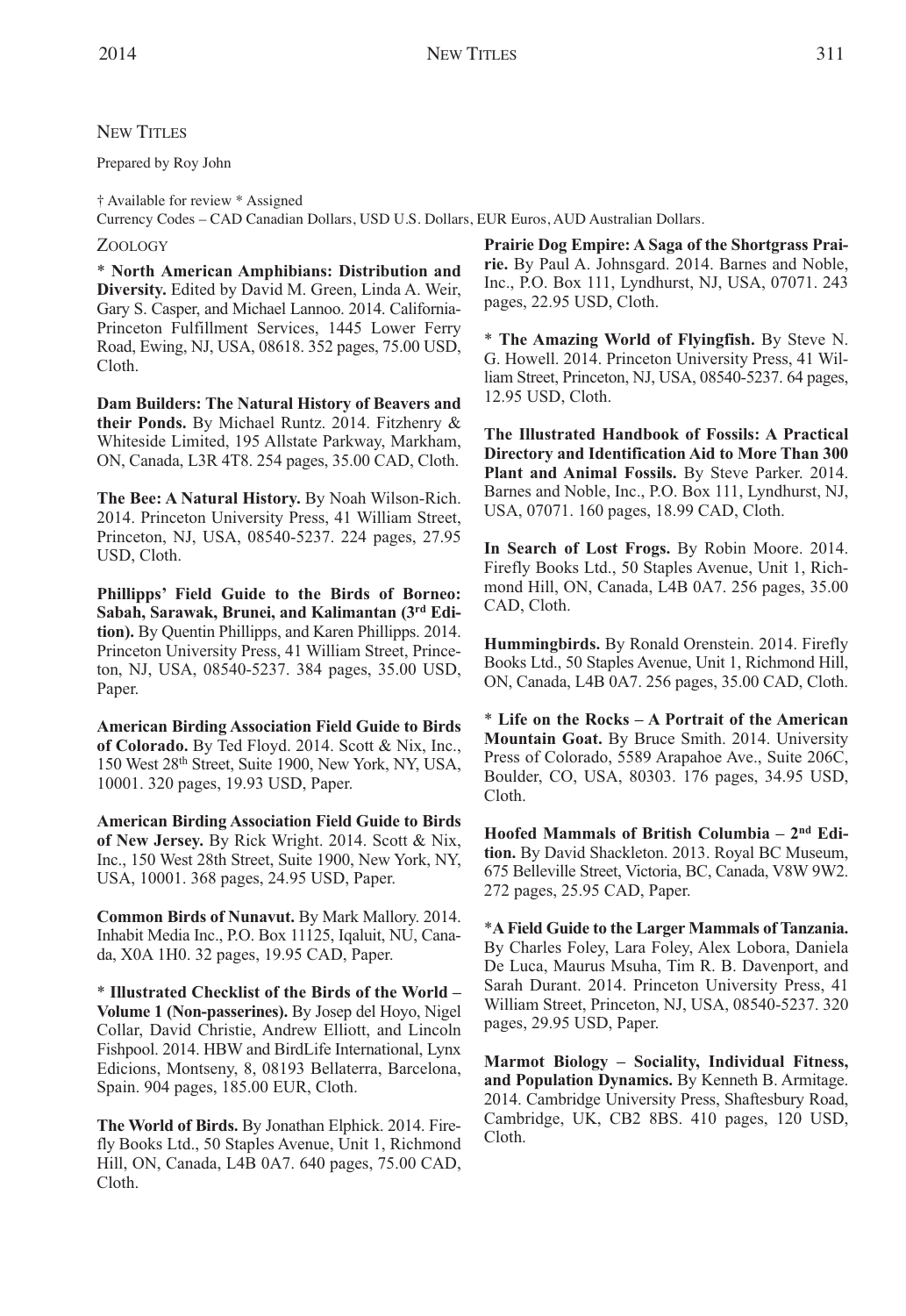**The Passenger Pigeon.** By Errol Fuller. 2014. Princeton University Press, 41 William Street, Princeton, NJ, USA, 08540-5237. 184 pages, 29.95 USD, Cloth.

\* **A Feathered River Across the Sky: The Passenger Pigeon's Flight to Extinction.** By Joel Greenberg. 2014. Bloomsbury Publishing Inc., 1385 Broadway, 5<sup>th</sup> Floor, New York, NY, USA, 10018. 304 pages, 26.00 USD, Cloth.

\***The Fish in the Forest – Salmon and the Web of Life.** By Dale Stokes. 2014. University of California Press, 155 Grand Avenue, Suite 400, Oakland, CA, USA, 94612–3758. 172 pages, 29.95 USD, Cloth.

**Creatures of the Deep – In Search of the Sea's "Monsters" and the World They Live In – 2nd Edition.** By Erich Hoyt. Firefly Books Ltd., 50 Staples Avenue, Unit 1, Richmond Hill, ON, Canada, L4B 0A7. 208 pages, 39.95 CAD, Cloth.

**Shrewdunnit: The Nature Files.** By Conor Jameson. 2014. Pelagic Publishing Ltd., PO Box 725, Exeter, UK, EX1 9QU. 300 pages, 14.99 GBP, Cloth.

\* **A Sparrowhawk's Lament – How British Breeding Birds of Prey Are Faring.** By David Cobham. 2014. Princeton University Press, 41 William Street, Princeton, NJ, USA, 08540-5237. 256 pages, 35.00 USD, Cloth.

**Guide to Minnesota's Reptiles and Amphibians.** By John J. Moriarty, and Carol D. Hall. 2014. University of Minnesota Press, Suite 290, 111 Third Avenue South, Minneapolis, MN, USA, 55401. 400 pages, 39.95 CAD, Cloth.

**Biology and Conservation of North American Tortoises.** By D. Rostal, E. McCoy, and H. Mushinsky. 2014. John Hopkins University Press, 2715 N. Charles Street, Baltimore, MD, USA, 21218. 190 pages, 69.95 USD, Cloth.

**The Trilobite Book: A Visual Journey**. By Riccardo Levi-setti. 2014. The University of Chicago Press, 1427 East 60<sup>th</sup> Street, Chicago, IL, USA, 60637, 288 pages, 49.30 CAD, Cloth.

**Woodpeckers of the World – A Photographic Guide.** By Gerard Gorman. 2014. Firefly Books Ltd., 50 Staples Avenue, Unit 1, Richmond Hill, ON, Canada, L4B 0A7. 528 pages, 49.95 CAD, Cloth.

**BOTANY** 

**Carnivorous Plants of Australia Magnum Opus Volume 1.** By Allen Lowrie. 2014. 61 Redfern Natural History Productions, Lake Drive, Hamworthy, Poole, Dorset, UK, BH15 4LR. 458 pages, 34.99 GBP, Cloth.

**Carnivorous Plants of Australia Magnum Opus Volume 2.** By Allen Lowrie. 2014. 61 Redfern Natural History Productions, Lake Drive, Hamworthy, Poole, Dorset, UK, BH15 4LR. 450 pages, 34.99 GBP, Cloth.

**Carnivorous Plants of Australia Magnum Opus Volume 3.** By Allen Lowrie. 2014. 61 Redfern Natural History Productions, Lake Drive, Hamworthy, Poole, Dorset, UK, BH15 4LR. 463 pages, 34.99 GBP, Cloth.

**AGreat Lakes Wetland Flora: A Complete Guide to the Wetland and Aquatic Plants of the Midwest.** By Steve W. Chadde. 2012. Barnes and Noble, Inc., P.O. Box 111, Lyndhurst, NJ, USA, 07071. 692 pages, 44.86 CAD, Paper.

\* **Plantes de milieux Humides et De Bord De Mer – du Québec et Des Maritimes.** By Martine Lapointe. 2014. Éditions Michel Quintin, 4770, rue Foster, Waterloo, QC, Canada, J0E 2N0. 456 pages, 34.95 CAD, Paper.

\* **Plants of Southern Ontario.** By France Royer, and Richard Dickinson. 2014. Lone Pine Publishing, 87 East Pender Street, Vancouver, BC, Canada, V5A 1S9. 528 pages, 19.76 CAD, Paper.

\* **Trees of Eastern North America.** By Gil Nelson, Christopher J. Earle, and Richard Spellenberg. 2014. Princeton University Press, 41 William Street, Princeton, NJ, USA, 08540-5237. 720 pages, 29.95 USD, Paper, 65.00 USD, Cloth.

\* **Trees of Western North America.** By Richard Spellenberg, Christopher J. Earle, and Gil Nelson. 2014. Princeton University Press, 41 William Street, Princeton, NJ, USA, 08540-5237. 560 pages, 29.95 USD, Paper, 60.00 USD, Cloth.

**The Glory of the Tree – An Illustrated History.** By Noel Kingsbury. Firefly Books Ltd., 50 Staples Avenue, Unit 1, Richmond Hill, ON, Canada, L4B 0A7. 288 pages, 39.95 CAD, Cloth.

**Common Mosses of the Northeast and Appalachians.** By Karl B. McKnight, Joseph R. Rohrer, Kirsten McKnight Ward, and Warren J. Perdrizet. 2013. Princeton University Press, 41 William Street, Princeton, NJ, USA, 08540-5237. 392 pages, 24.95 CAD, Paper.